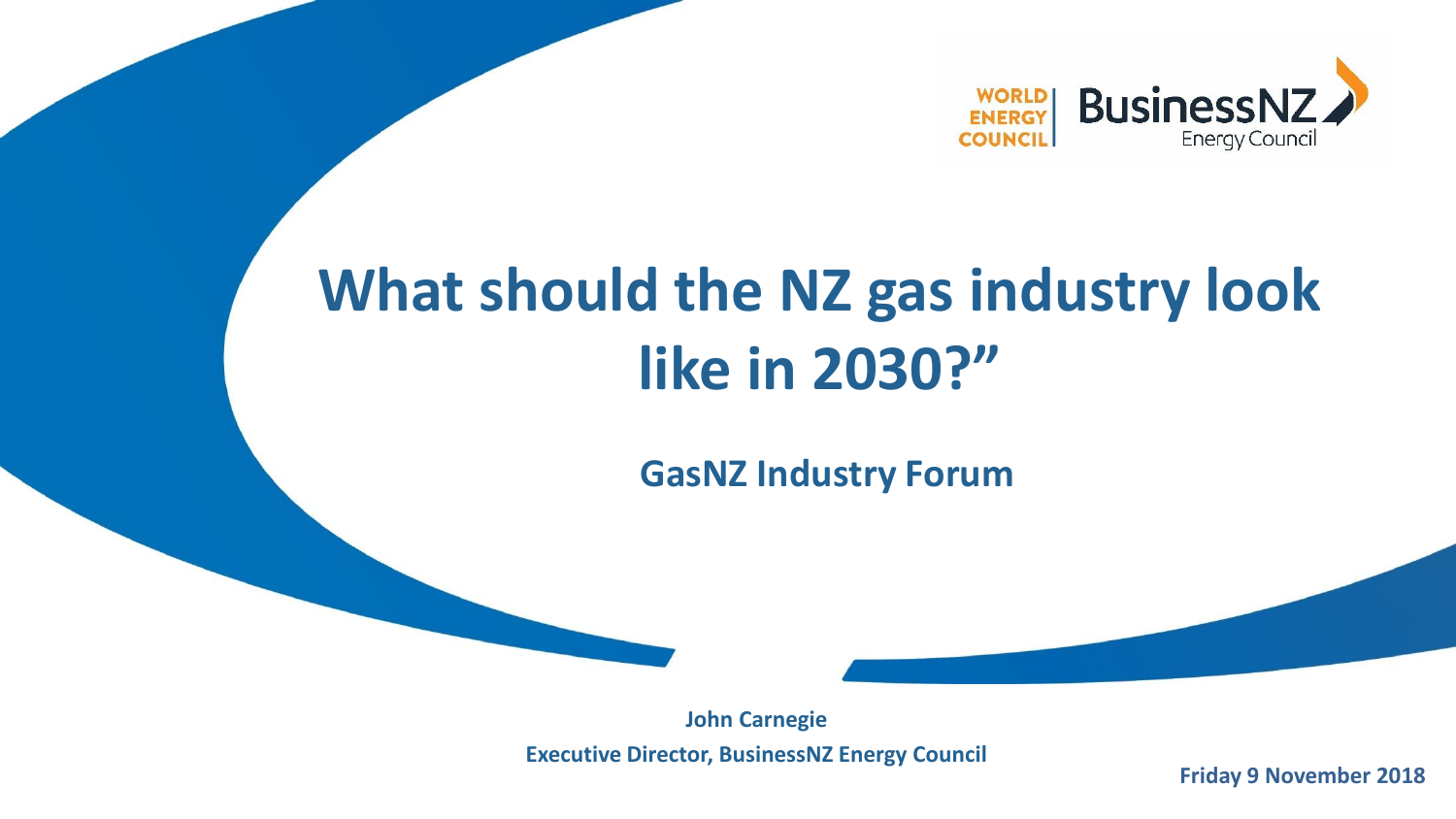## I don't know the future

# "Prediction is very difficult, especially if it's about the future"

Niels Bohr



Martin Cooper photographed in 2007 with his 1973 handheld mobile phone prototype

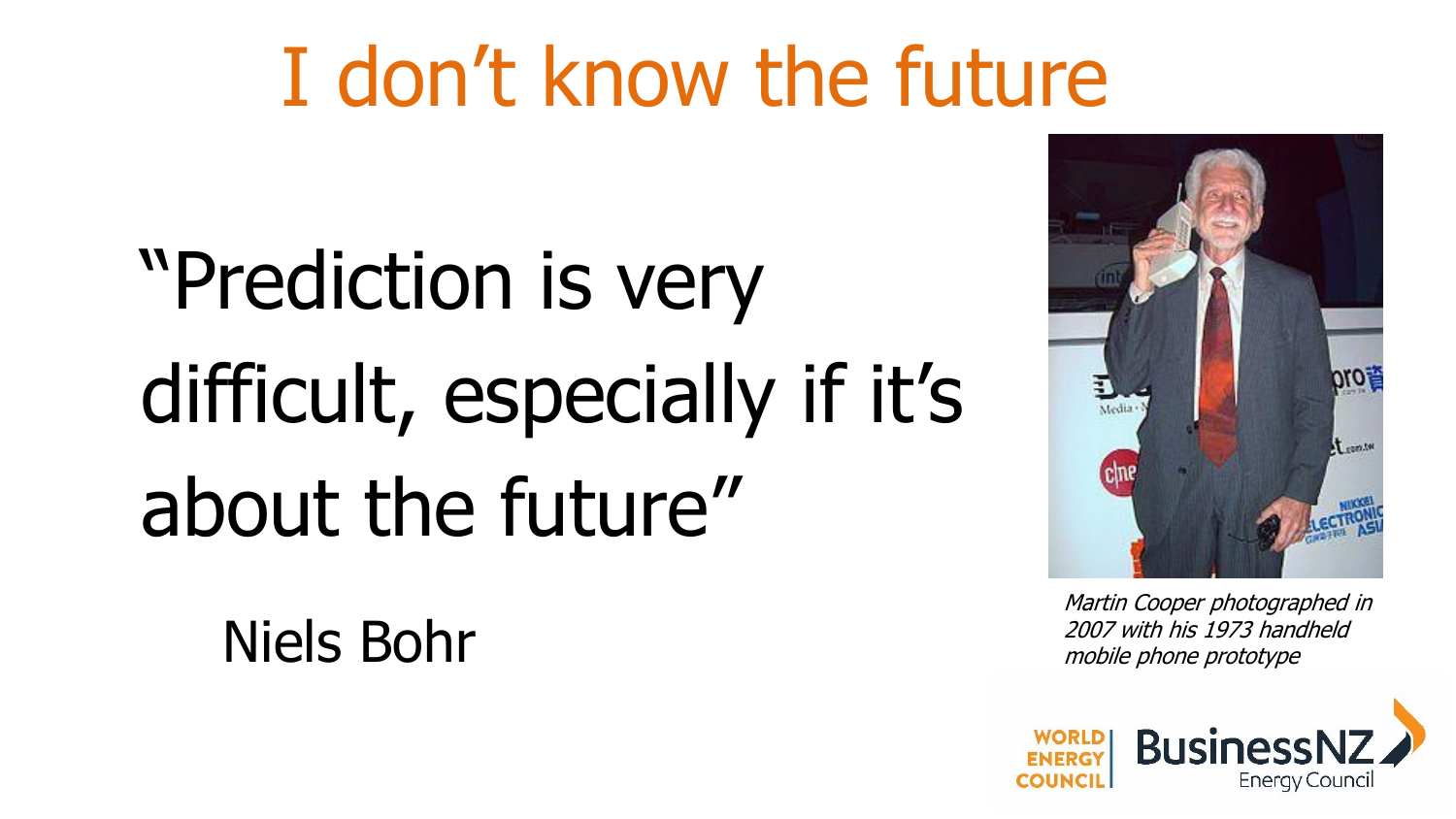#### Otherwise we get this…



"I think you should be more explicit here in step two."

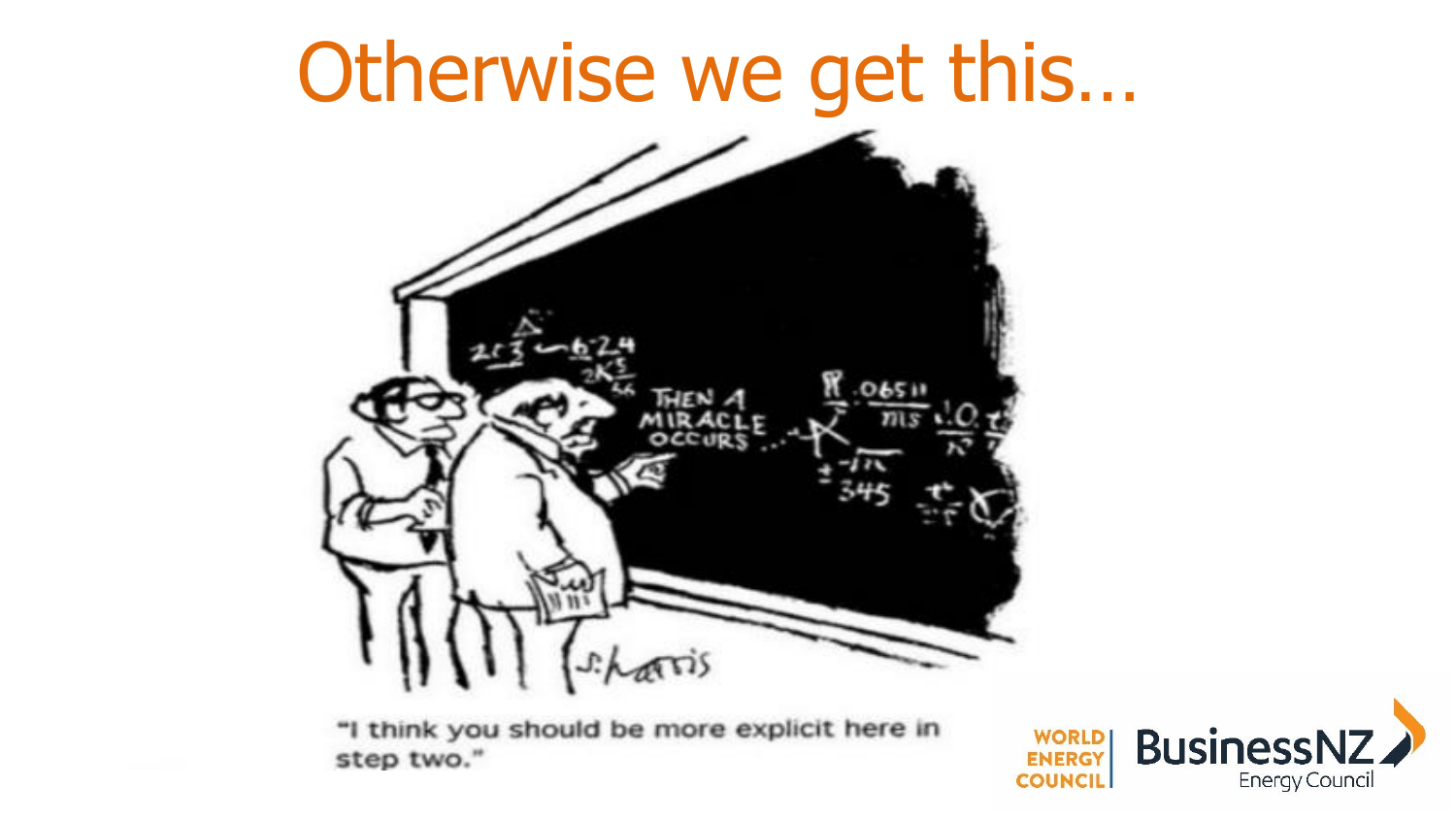#### Energy and the economy

• a better question is what *might* the gas industry look like in 10-20 years

BUT

- an even better question is what we want New Zealand to be known for in 10-20 years time **and building a coherent competitiveness strategy around that, which drives energy decisions**
- our energy future will differ depending on the extent to which we actively choose to pursue certain societal, economic and environmental outcomes or defend the status quo

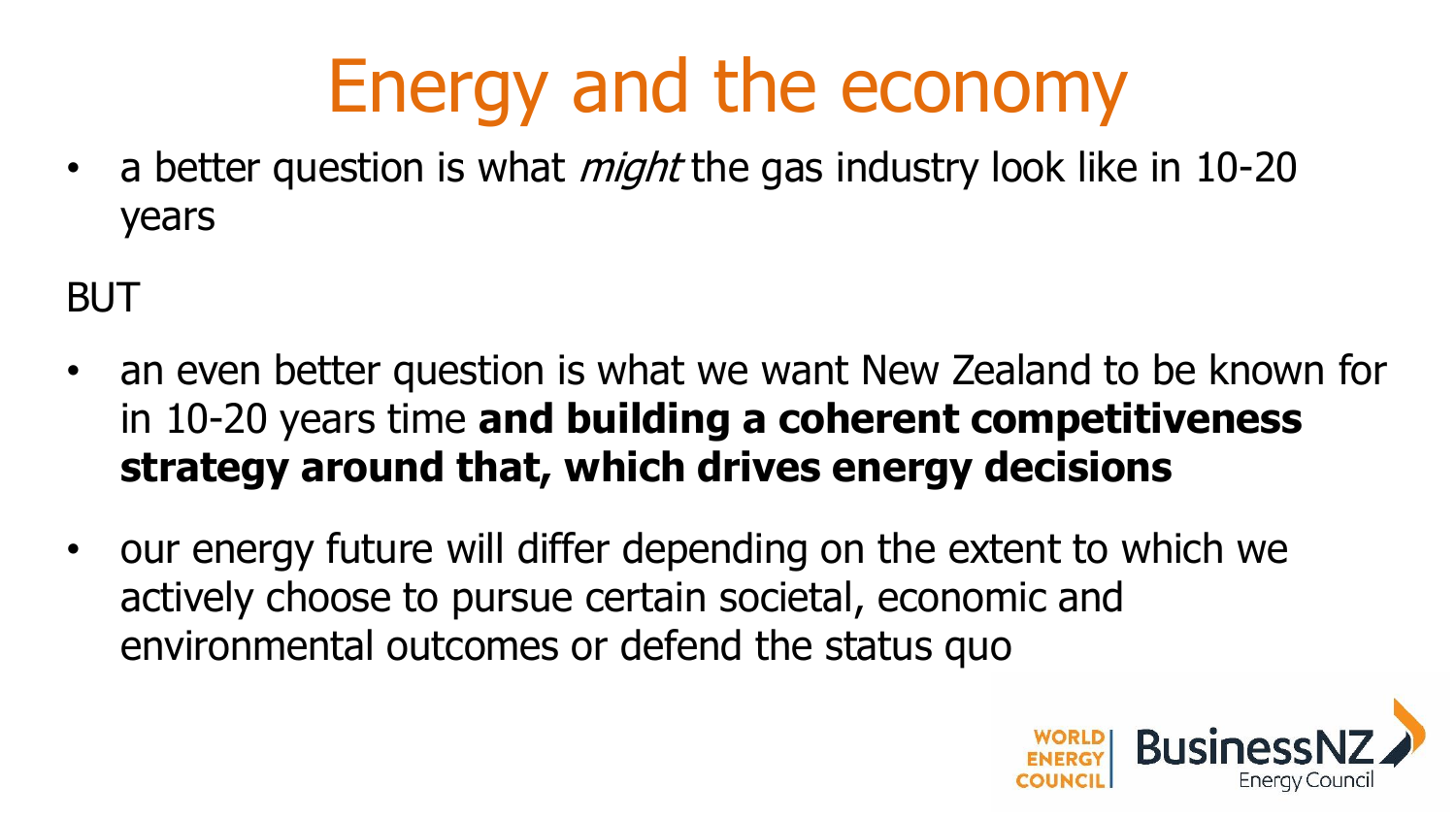## Uncertainties are non-trivial

- we're not talking about variables which have a prospect of only a minor variation
- played out over decades, each of the uncertainties could produce a substantially different outcome
	- the presence of strong or weak climate change action globally
	- the compounding effects of growth in our major trading partners
	- the transformational potential of alternative transport on our energy system

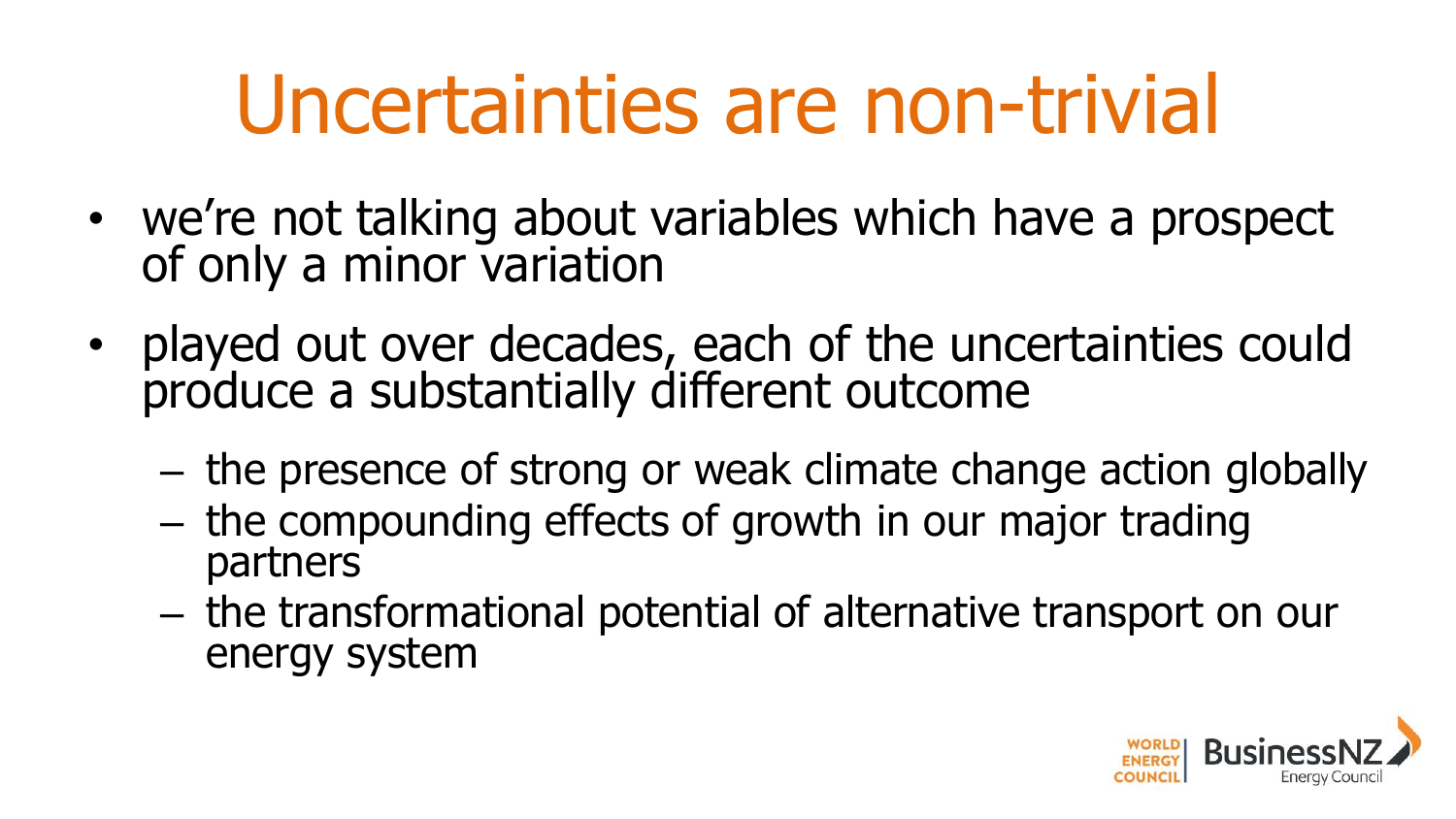#### Ambitious targets

New Zealand's net emission from 1990 to 2013, current emission targets for 2020, 2030 & 2050, as well as new proposed target (red dot)

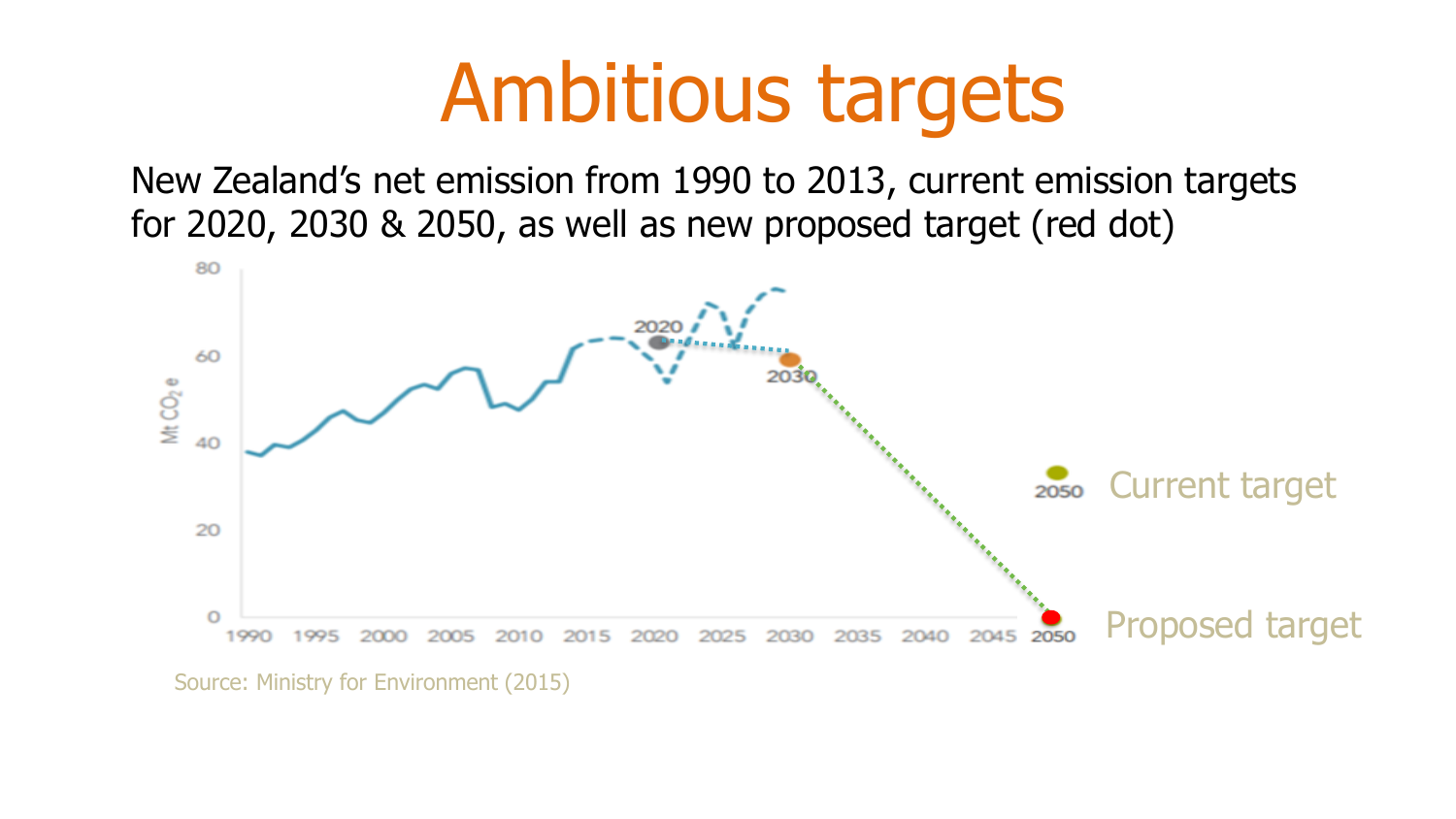#### Economic costs to New Zealand

• NZIER estimate of adopting a net-zero (by 2050) target:

# 10 to 22 per cent of GDP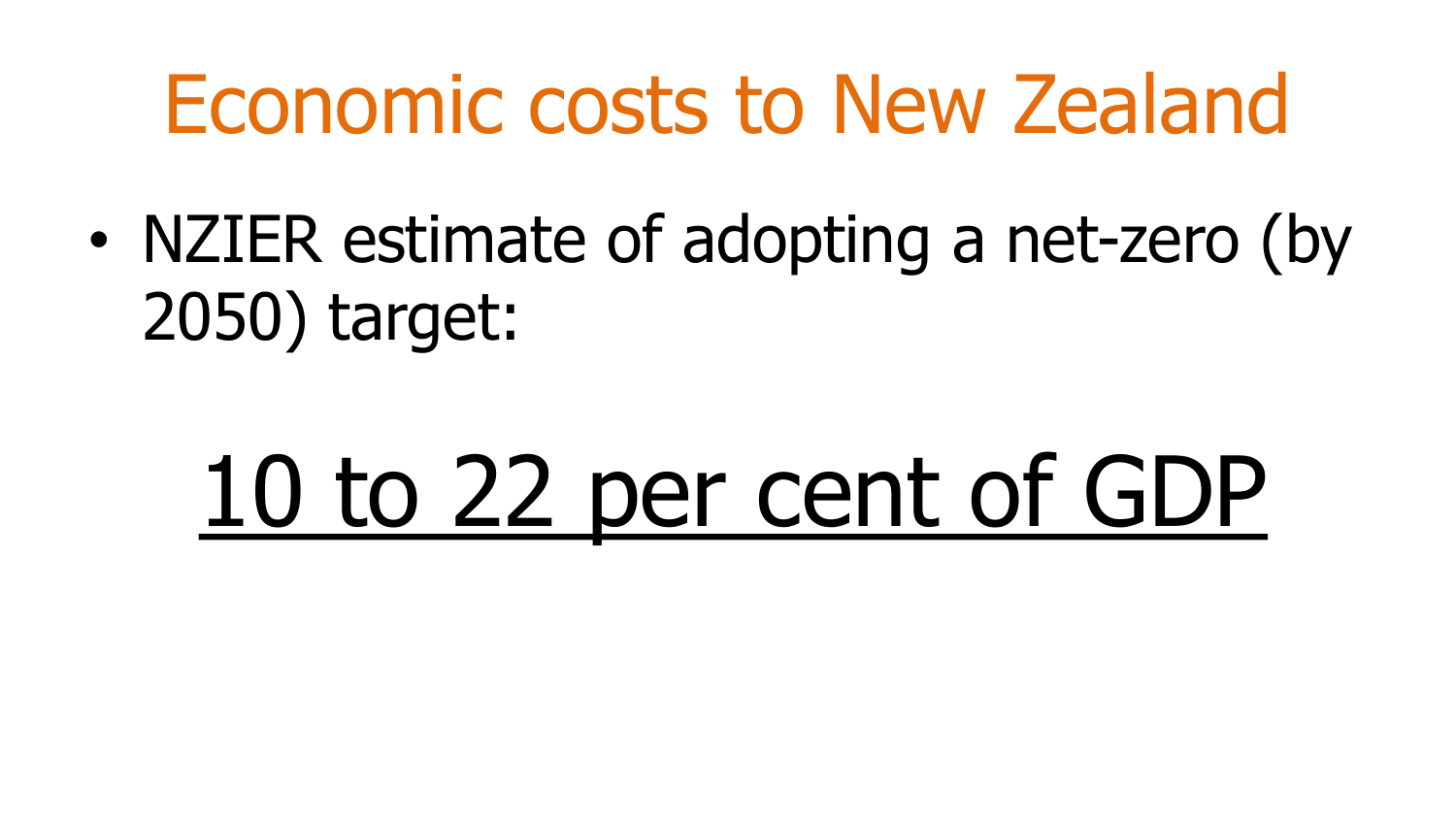## What business wants

- business is the key solution provider
	- it will be the business community that delivers on targets
- business wants
	- a deeper more mature conversation with Government
	- a more predictable environment that supports business to accelerate change
	- a clear goal, setting out NZ's ambition on climate change

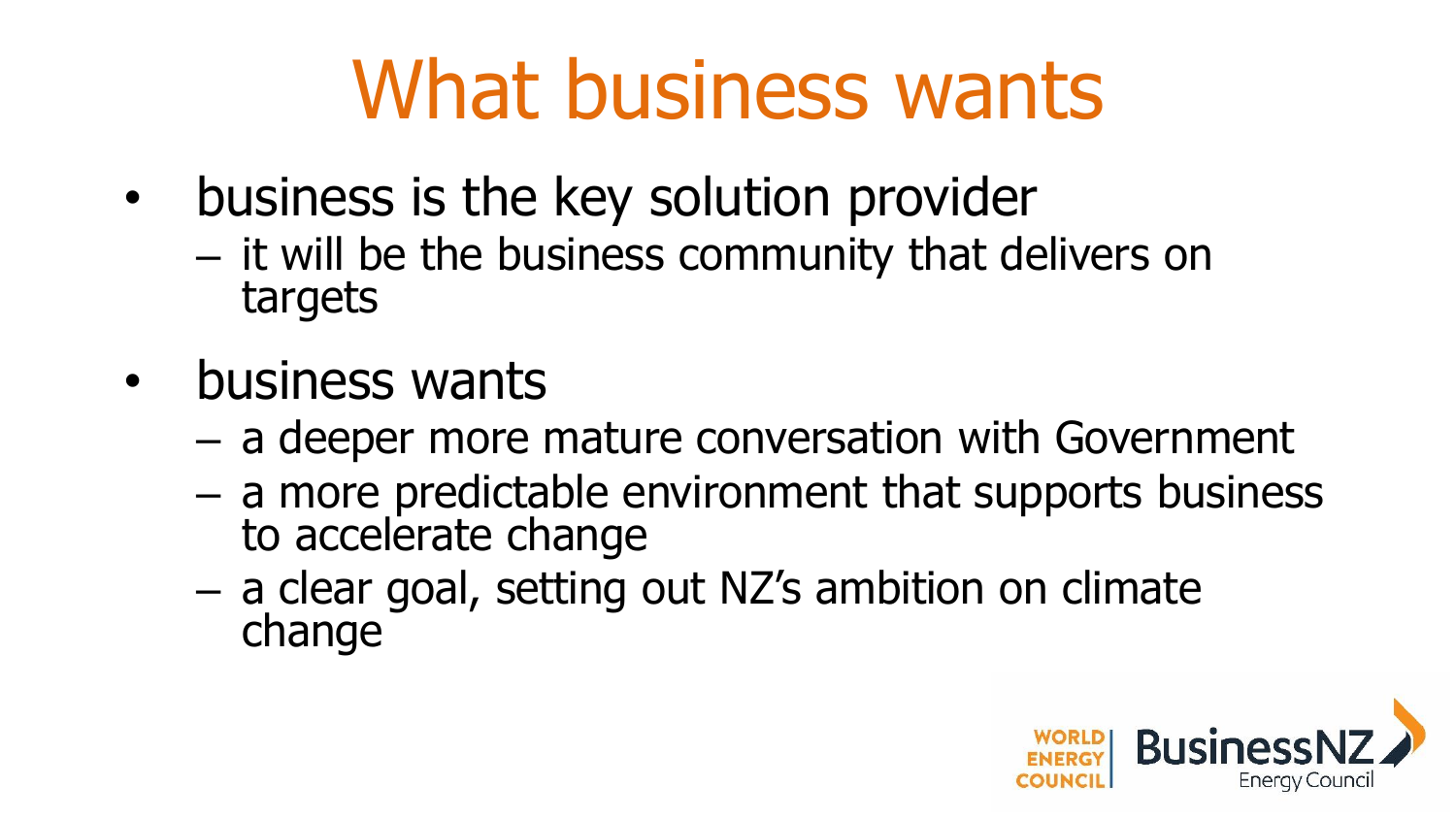#### Business doesn't want certainty

- I hate this word
- business wants policy/framework predictability and stability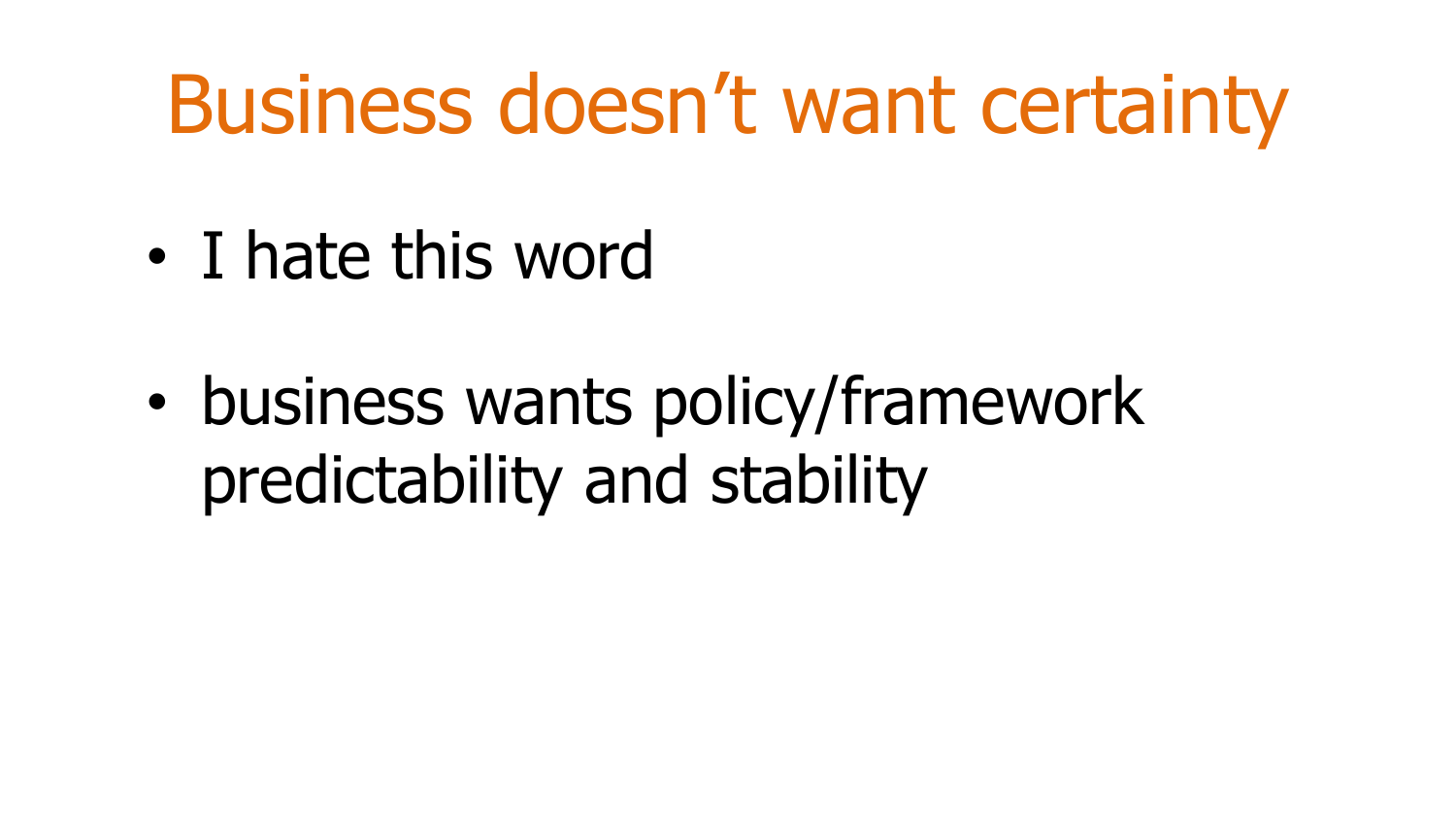#### Who said a picture paints a thousand words…



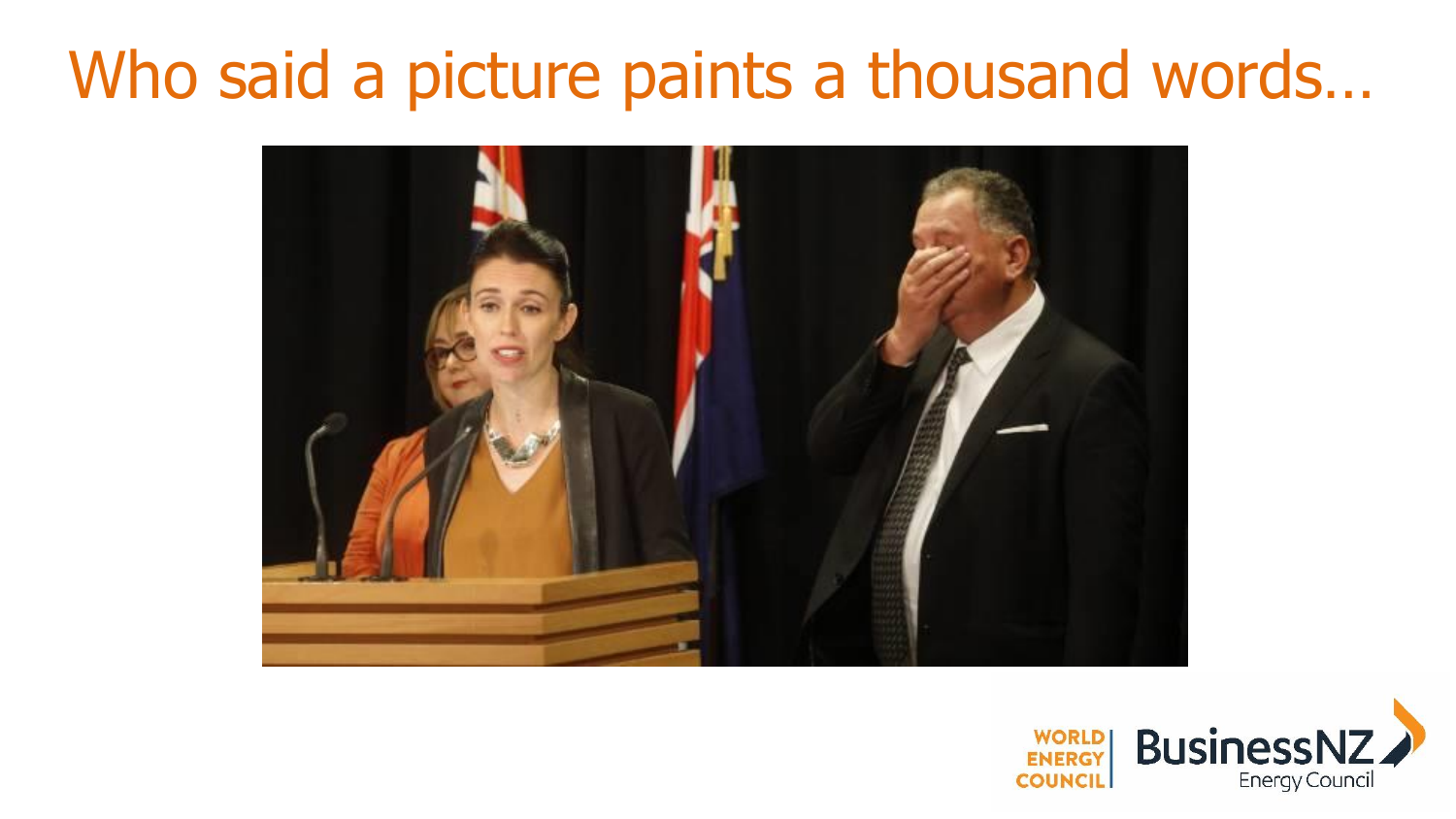#### A just transition?

• the hallmarks of a just transition

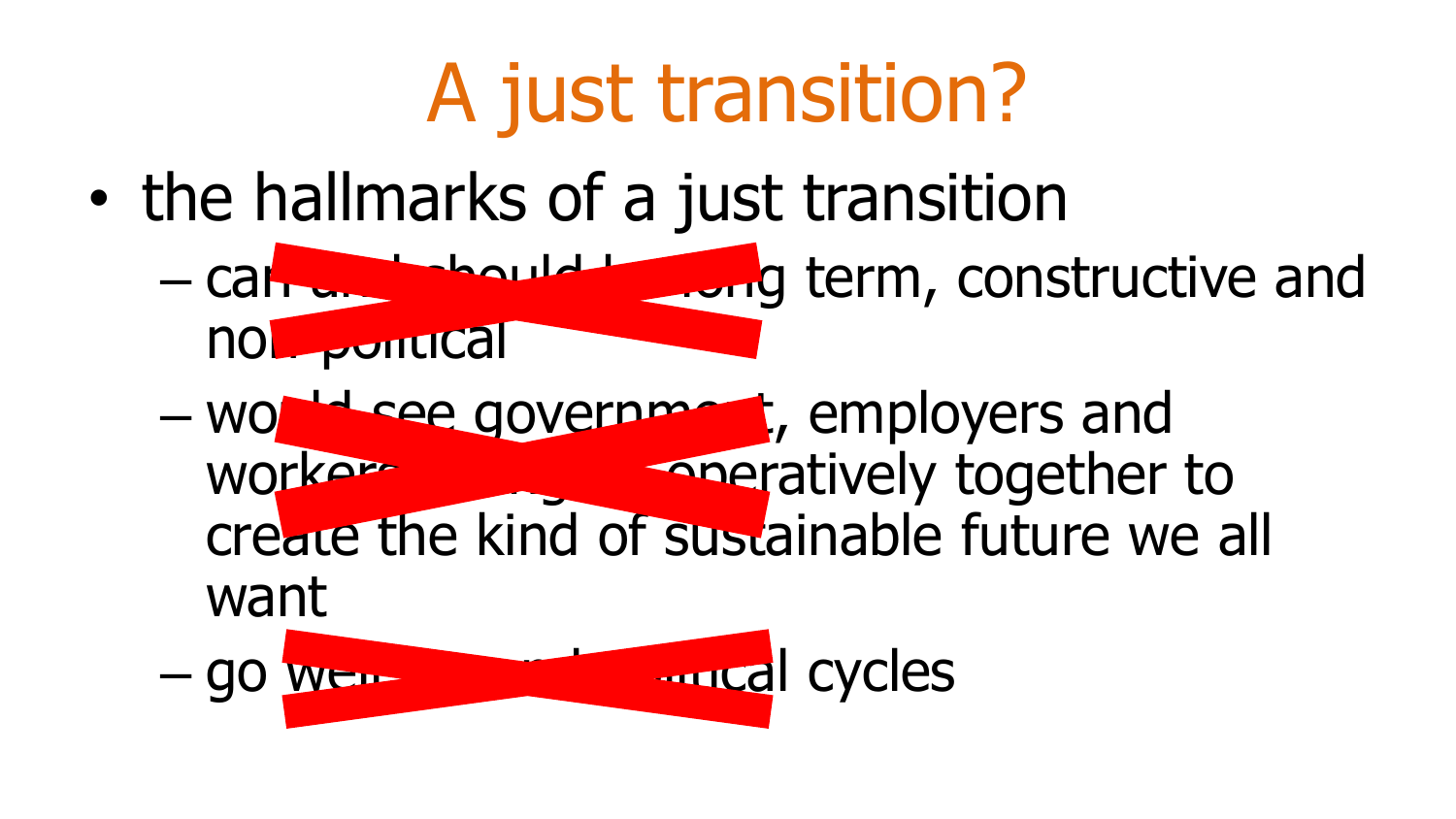#### Trilemma Index 2018



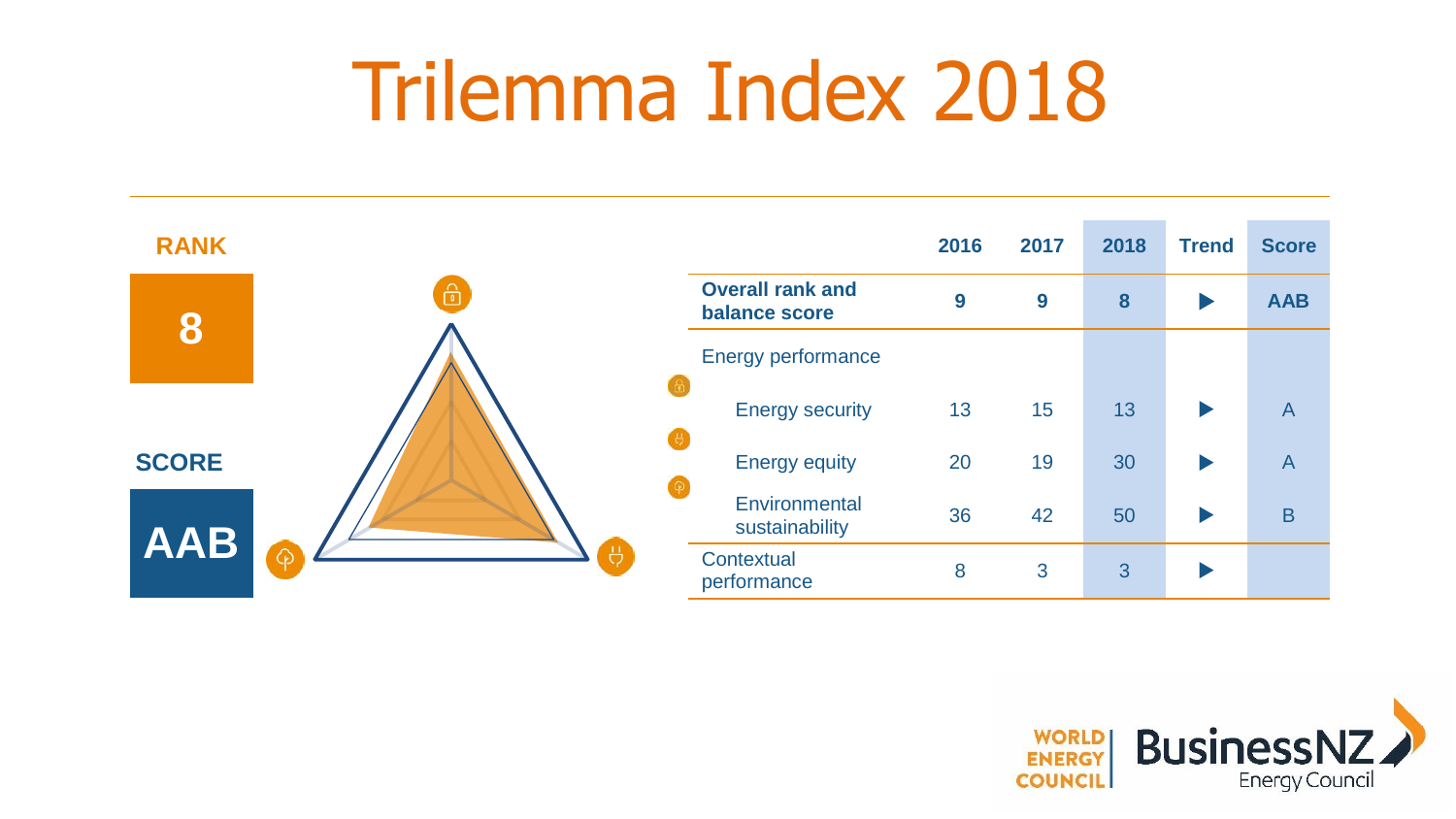#### Biggest movers 2018-19



#### **World Energy Issues Monitor 2019 - New Zealand**

 $Impact$